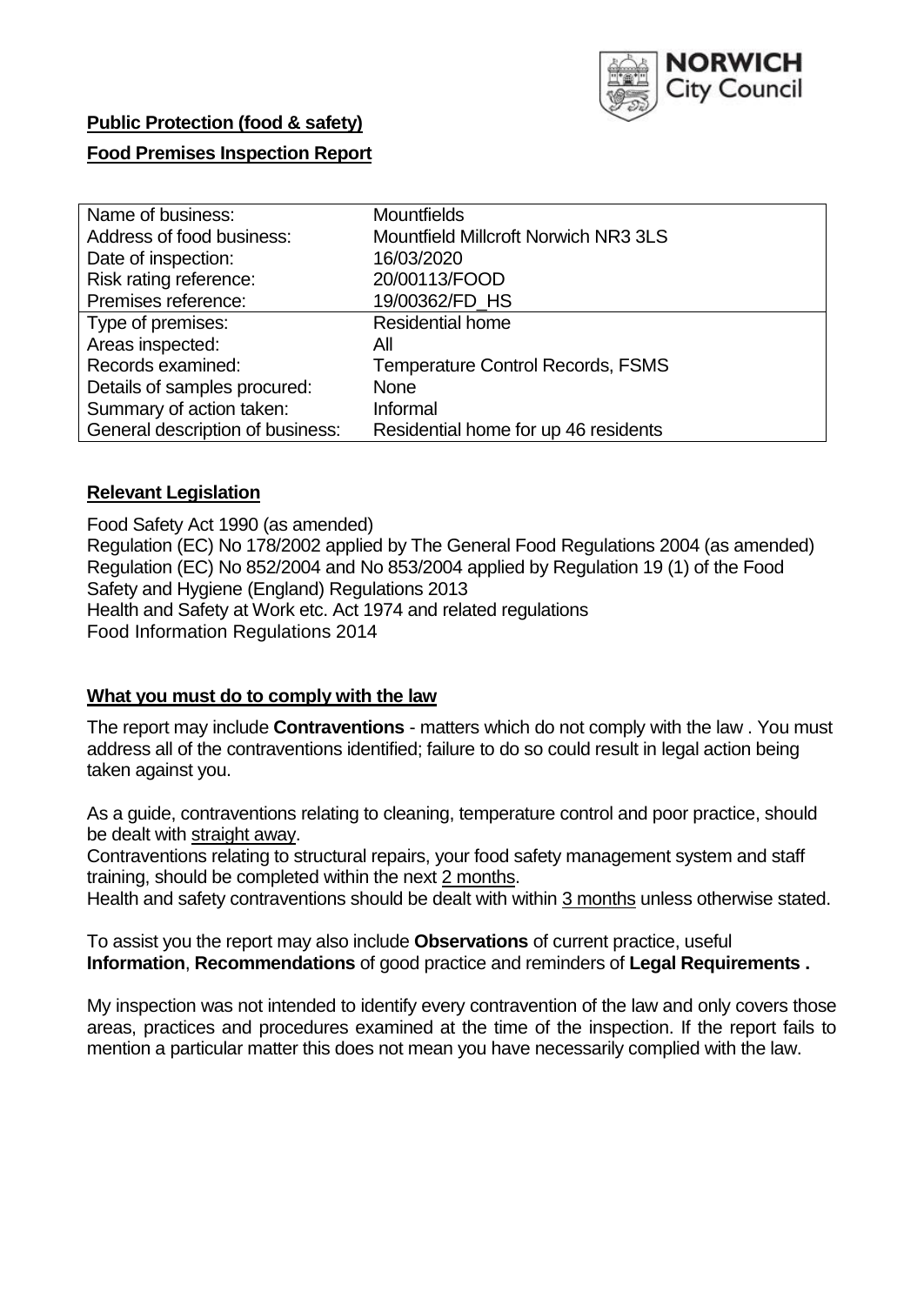# **FOOD SAFETY**

#### **How we calculate your Food Hygiene Rating:**

The food safety section has been divided into the three areas which you are scored against for the hygiene rating: 1. food hygiene and safety procedures, 2. structural requirements and 3. confidence in management/control procedures. Each section begins with a summary of what was observed and the score you have been given. Details of how these scores combine to produce your overall food hygiene rating are shown in the table.

| <b>Compliance Area</b>                     |          |    |                | <b>You Score</b> |                |    |           |    |          |  |  |
|--------------------------------------------|----------|----|----------------|------------------|----------------|----|-----------|----|----------|--|--|
| Food Hygiene and Safety                    |          |    | $\Omega$       | 5                | 10             | 15 | 20        | 25 |          |  |  |
| <b>Structure and Cleaning</b>              |          |    | $\bf{0}$       | 5                | 10             | 15 | 20        | 25 |          |  |  |
| Confidence in management & control systems |          |    | $\overline{0}$ | 5                | 10             | 15 | 20        | 30 |          |  |  |
|                                            |          |    |                |                  |                |    |           |    |          |  |  |
| <b>Your Total score</b>                    | $0 - 15$ | 20 |                | $25 - 30$        | $35 - 40$      |    | $45 - 50$ |    | > 50     |  |  |
| <b>Your Worst score</b>                    | 5        | 10 | 10             |                  | 15             |    | 20        |    |          |  |  |
|                                            |          |    |                |                  |                |    |           |    |          |  |  |
| <b>Your Rating is</b>                      | 5        |    |                | 3                | $\overline{2}$ |    |           |    | $\Omega$ |  |  |

Your Food Hygiene Rating is 5 - a very good standard



# **1. Food Hygiene and Safety**

Food hygiene standards are high. You demonstrated a very good standard of compliance with legal requirements. You have safe food handling practices and procedures and all the necessary control measures to prevent cross-contamination are in place. Some minor contraventions require your attention. **(Score 5**

# Contamination risks

**Contravention** The following exposed ready-to-eat food and or its packaging to the risk of cross-contamination with foodborne bacteria from raw meat or unwashed fruits and vegetables:

- care staff, not serving food came into kitchen from the dining room. Please ensure these staff have restricted access and wear appropriate clothing when entering the Kitchen.
- raw eggs were stored above ready to eat foods.
- staff lunch bag in base of fridge. It was then identified that there is a staff fridge available.
- some stored food was undated. This was leftover from the previous Chef, as a new head chef had started work on the day of my inspection.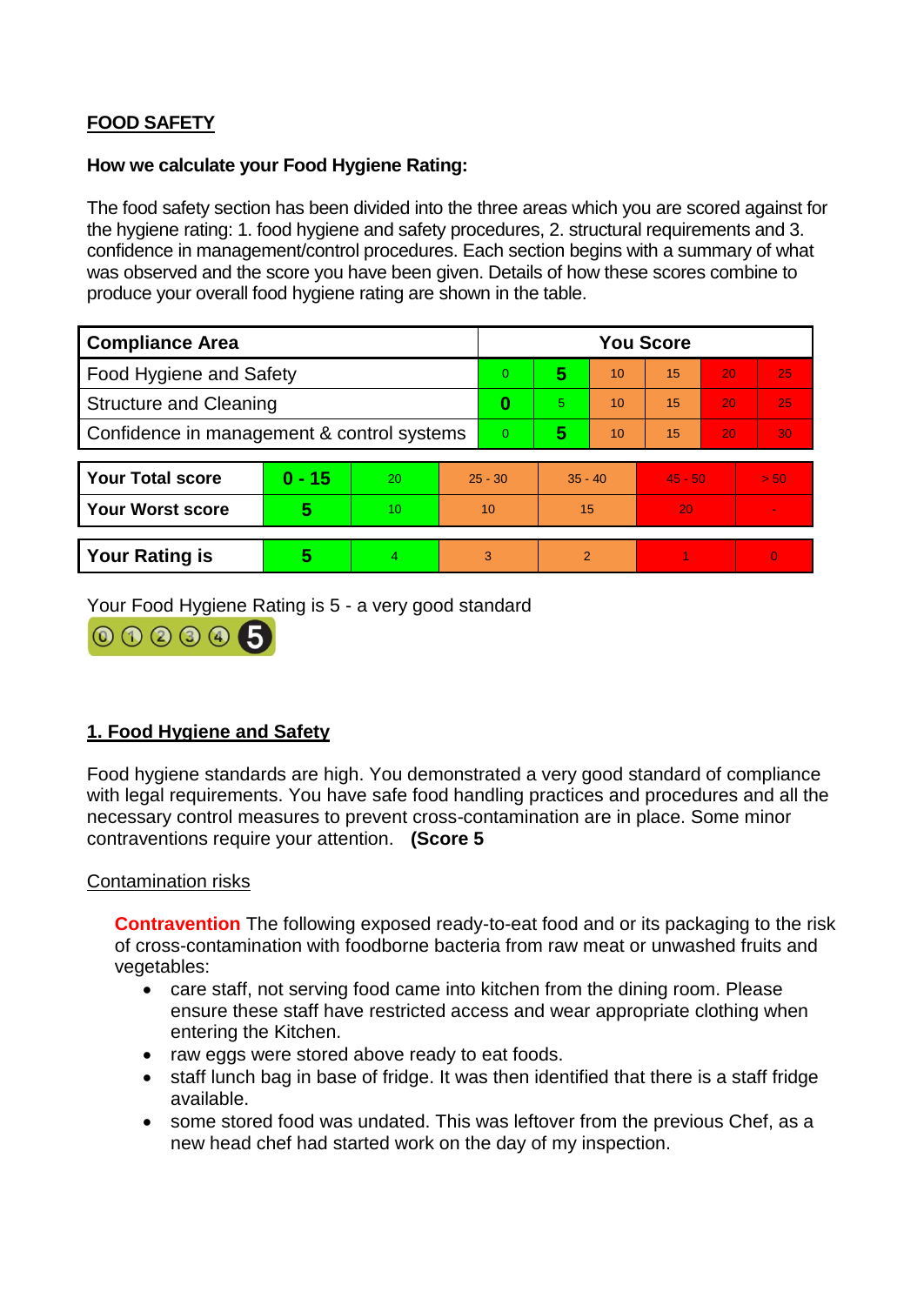**Legal Requirement** At all stages of production, processing and distribution, food must be protected from any contamination likely to render it unfit for human consumption, injurious to health or contaminated in such a way that it would be unreasonable to expect it to be consumed in that state.

**Guidance** The FSA (visit www.food.gov.uk for more information) has issued guidance on controlling E.coli 0157 through:

\* the complete separation of raw and ready-to-eat food

\* the correct use of wash-hand basins and thorough hand washing

\* having dedicated equipment (including complex equipment) for raw and ready-to-eat foods

\* through 2-stage cleaning and the correct use of sanitisers

\* and by controlling the risks posed by soily vegetables.

**Recommendation** Complex equipment (e.g. vacuum packers, slicers, mincers) should be labelled or colour coded so all staff are aware of its designated use for either raw or ready-to-eat foods.

Following guidance I strongly recommend a worktop, or trolley be identified for raw meat handling only. Currently this is done first and the area cleaned correctly.

**Observation** I was pleased to see you were able to demonstrate effective controls to prevent cross-contamination.

# Hand-washing

**Legal Requirement** Wash hand basins must be provided with hot and cold running water and suitable drainage; soap and a hygenic way to dry hands.

**Information** Proper hand-washing is essential to prevent cross-contamination of E.coli 0157 and other harmful bacteria onto food and food contact surfaces. Handwashing following guidance should include the following steps:

- wet hands before applying soap
- good hand rubbing technique
- rinsing of hands
- hygienic drying

**Recommendation** For extra protection against cross contamination use a liquid soap with disinfectant properties conforming to the European standard BS EN 1499: 1997. This information should be available on the product label or may be obtained from the supplier or manufacturer.

**Recommendation** After washing hands food handlers should turn the taps off using paper towel to prevent them from recontaminating their hands

**Observation I** was pleased to see handwashing was well managed.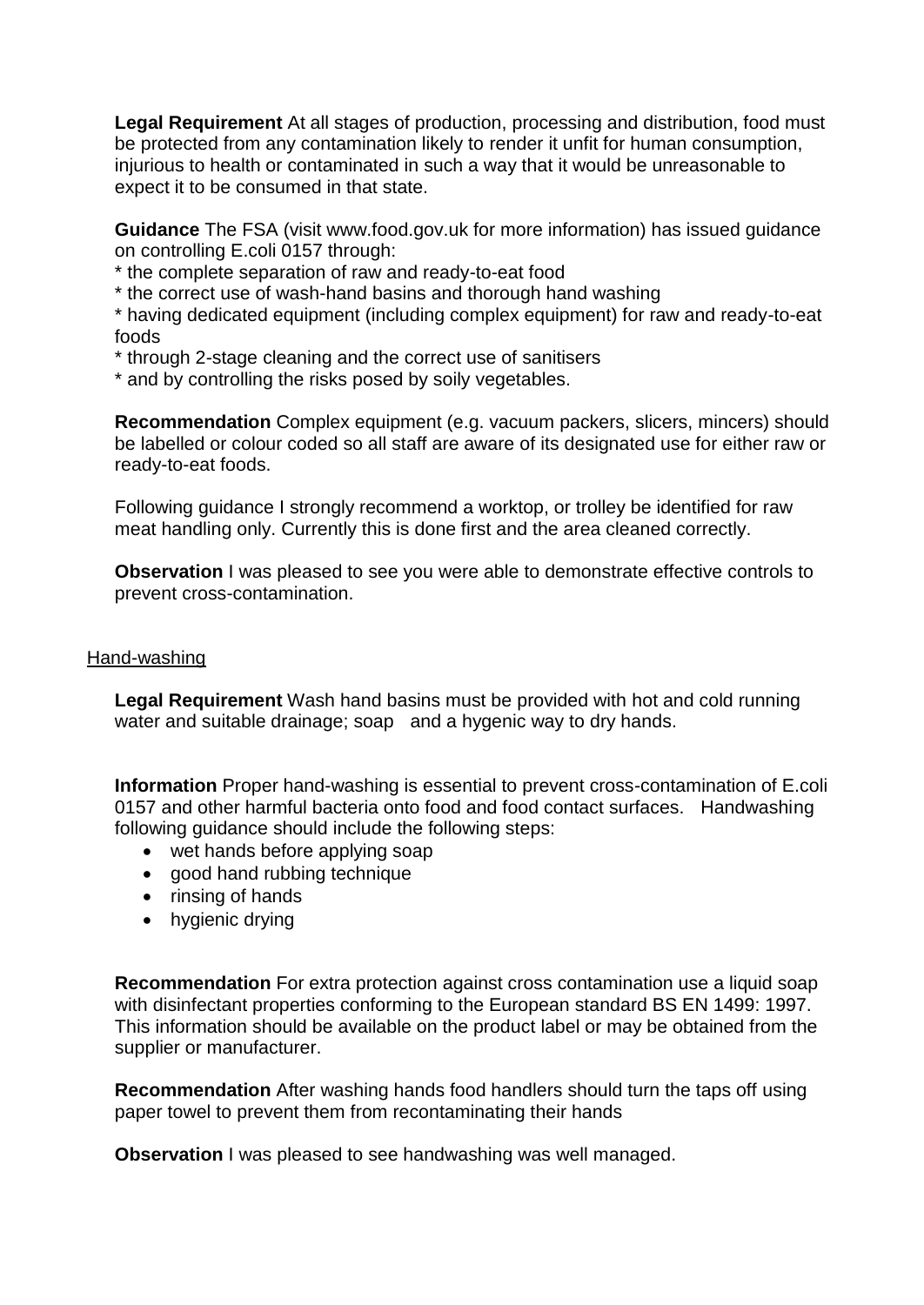#### Personal Hygiene

**Legal Requirement** You must ensure that any member of staff that you know or suspect has (or is a carrier of) a food-borne disease or infection (including vomiting, diarrhoea, skin infection, sores and open wounds) is excluded from working in any food handling area until they have been symptom free for 48 hours or until medical clearance has been obtained.

**Legal Requirement** All persons in food handling areas must wear suitable, clean, and where appropriate protective clothing.

**Observation** I was pleased to see that standards of personal hygiene were high.

#### Temperature Control

**Observation** I was pleased to see you were able to limit bacterial growth and/or survival by applying appropriate temperature controls at points critical to food safety and that you were monitoring temperatures.

#### Unfit food

**Information** High risk items bear a 'use by' date. You must not sell, use or intend to sell such items and should ensure you have checks in place to remove these from use.

**Recommendation** You should have a system to identify when open or prepared foods need to be used by or discarded, to ensure the food is fit for consumption. I recommend you apply labels which give a date that is 2 days after the day of production e.g. if food is opened on Monday it should be used by the end of Wednesday (an exception is rice which should not be kept longer than 24 hours)

# **2. Structure and Cleaning**

The structure, facilities and standard of cleaning and maintenance are all excellent and you demonstrated full compliance with the law. You have effective pest control. Procedures are in place to rectify any problems as they arise. There is good provision for waste disposal. **(Score 0)**

**Observation** The kitchen had been well maintained and the standard of cleaning was exceptionally high.

#### Cleaning of Equipment and Food Contact Surfaces

# **Information** Please refer to

www.food.gov.uk/business-guidance/e-coli-cross-contamination-guidance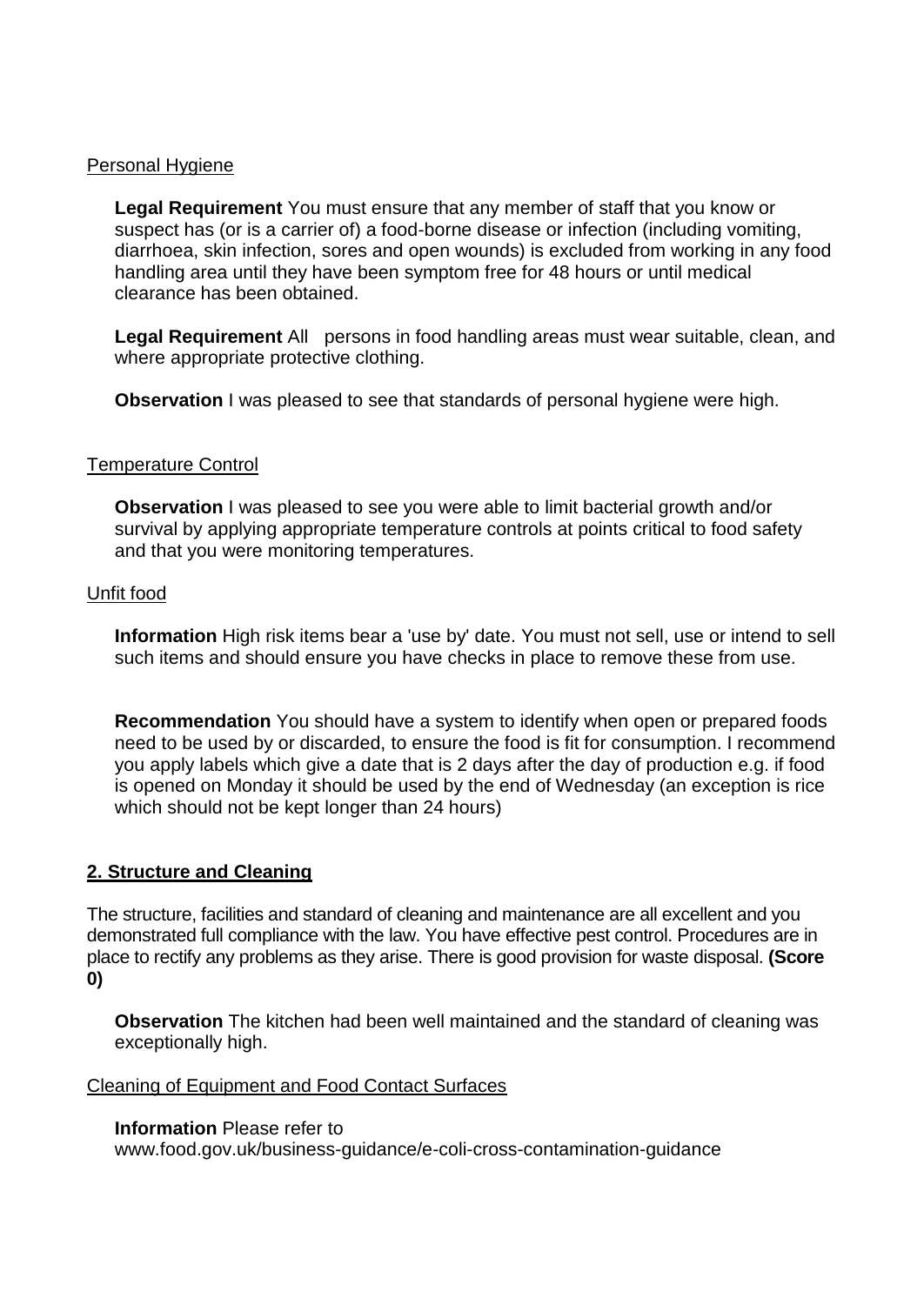**Observation** You had dedicated equipment for the preparation of raw and ready-to-eat foods. Cleaning Chemicals / Materials / Equipment and Methods

**Information** A surface sanitiser may be rendered ineffective if you are not following the correct dilutions or allowing a sufficient time for the product to work (CONTACT TIME). Always follow the instructions on the product label.

**Information** You must ensure that the sanitisers you use are effective against bacteria. Ensure hat they meet the following standards BS EN 1276:1997 and 13697:2001.

**Observation** I was pleased to see that the premises was kept clean and that your cleaning materials, methods and equipment were able to minimise the spread of harmful bacteria between surfaces.

**Recommendation** That disposable paper towels are used after the sanitizer. You use freshly washed cloths.

#### **Maintenance**

**Observation** I was pleased to see the kitchen had recently been refurbished.

#### **Facilities and Structural provision**

**Observation** I was pleased to see the premises had been well maintained and that adequate facilities had been provided.

#### Pest Control

**Recommendation** Ensure staff are trained to recognise the signs of pests and that they undertake regular checks of the premises

**Observation** I was pleased to see that the premises was proofed against the entry of pests and that pest control procedures were in place.

# **3. Confidence in Management and Control Systems**

A food safety management system is in place and you demonstrate a very good standard of compliance with the law. Food hazards are understood, properly controlled, managed and reviewed. Your records are appropriate and generally maintained. Your staff are suitably supervised and trained. You have a good track record. There are some minor contraventions which require your attention. **(Score 5)**